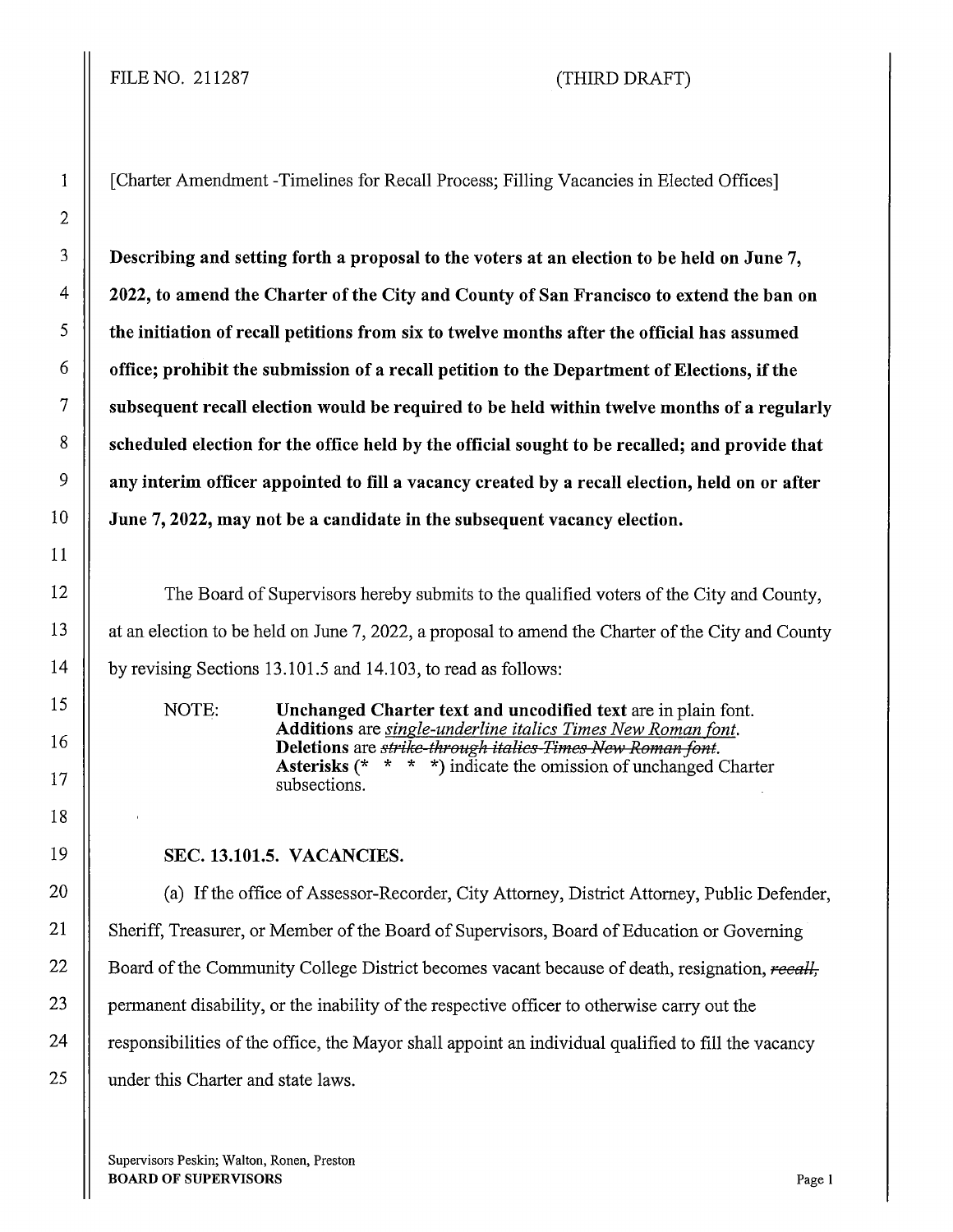*(b) ![the office of Assessor-Recorder, City Attorney, District Attorney, Public Defender, Sheriff Treasurer, or Member of the Board of Supervisors. Board of Education or Governing Board of the Community College District becomes vacant because of recall. the Mayor shall appoint an individual qualified to fill the vacancy under this Charter and state laws to serve as an interim officer. The interim officer shall carry out the responsibilities of the vacated office and serve until a successor is elected pursuant to subsection (e). No person appointed as an interim officer may be a candidate in the following election held to fill the vacancy. This subsection (b) shall apply to any vacancy created due to a recall election held on or after June* 7. *2022.* 

*fb)* (c) If the Office of Mayor becomes vacant because of death, resignation, *recall*, 11 permanent disability or the inability to carry out the responsibilities of the office, the President of 12 the Board of Supervisors shall become Acting Mayor and shall serve until *the Board of*  **Supervisors appoints a successor** *is appointed by the Board of Supervisors.* 

 $\parallel$  (d) If the Office of Mayor becomes vacant because of recall, the <u>President of the Board</u> *of Supervisors shall become Acting Mayor and shall serve until the Board of Supervisors appoints an interim Mayor. The interim Mayor shall carry out the responsibilities of the vacated office and serve until a successor is elected pursuant to subsection (e). No person appointed as an interim Mayor may be a candidate in the following election held to fill the vacancy.* 

 $\parallel$  *(e) (e)* Any person filling a vacancy pursuant to subsection (a), *(b), (c), or (d) or (b)* of **this Section 13.101.5** shall serve until a successor is selected at the next election occurring not 21 | less than 120 days after the vacancy, at which time an election shall be held to fill the unexpired  $\parallel$  term, provided that (1) if an election for the vacated office is scheduled to occur less than one 23 year after the vacancy, the appointee shall serve until a successor is selected at that election or  $\parallel$  (2) if an election for any seat on the same board as the vacated seat is scheduled to occur less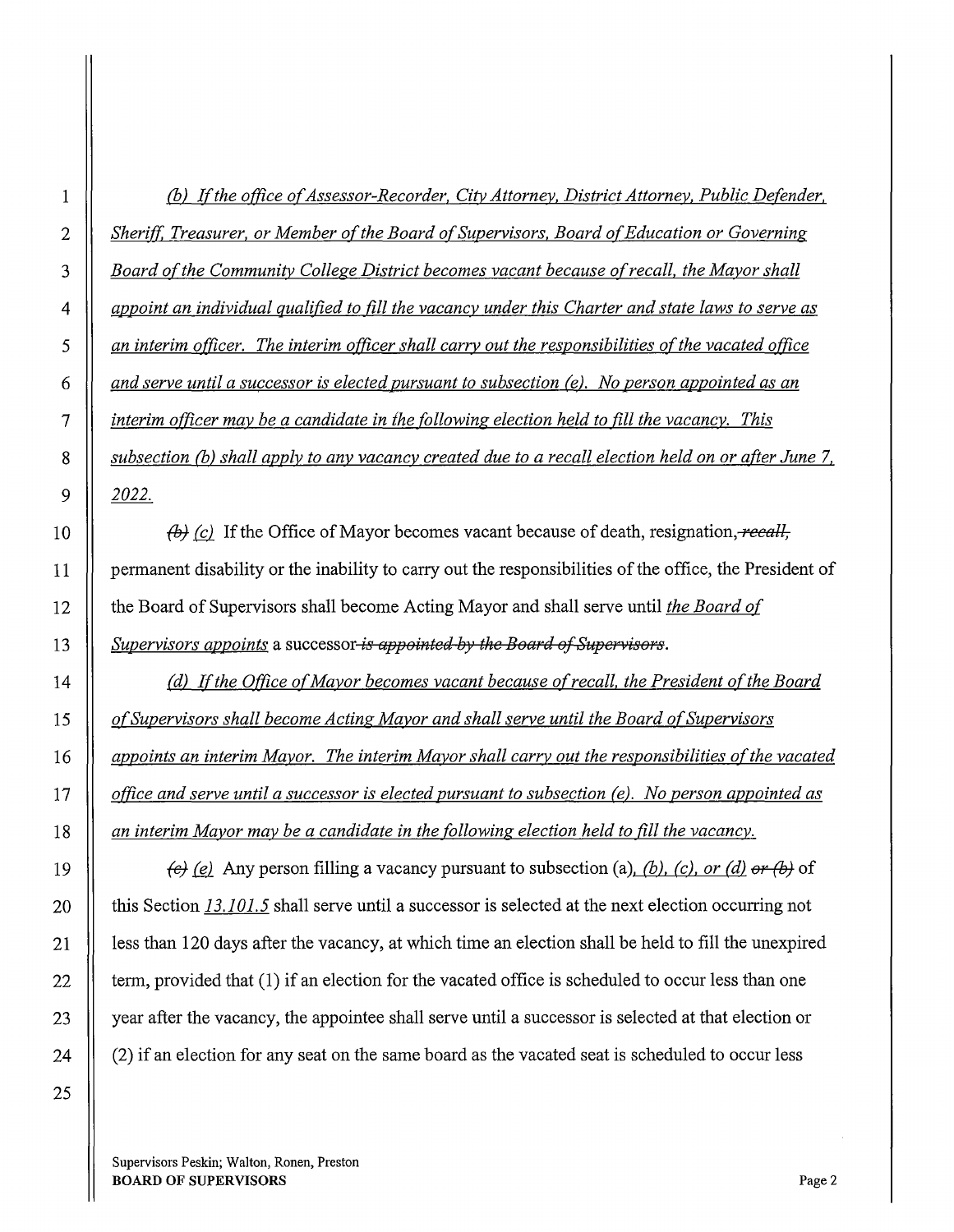1 than one year but at least 120 days after the vacancy, the appointee shall serve until a successor 2 | is selected at that election to fill the unexpired term.

*(d) Ifno amdidate receives a mejority of the votes cast at an election to fill a vacated deffice, the two candidates receiving the most votes shall qualify to have their names placed on*  $\frac{1}{2}$  $\parallel$  the ballot for a municipal runoff election at the next regular or otherwise scheduled election *occurring not less than five weeks later. If an instant runoff election process is enacted for the* $\frac{1}{2}$ *afficcs enumerated in this Section, that process shall apply* to *any election required by this Section.* 

## 10 SEC. **14.103. RECALL.**

11 (a) An elected official of the City and County, the City Administrator, the Controller, or 12 | any member of the Airports Commission, the Board of Education, the  $G$ governing  $B$ board of the 13 Community College District, the Ethics Commission, or the Public Utilities Commission may be 14 **Figure 2** recalled by the voters as provided by this Charter and by the laws of the State of California, 15 | except that:

16 **d no** recall petitions shall be initiated with respect to any officer who has held 17 **d** office for less than  $six$  12 months; and

{2) *no recall petition shall be submitted to the Director o[Elections within 18 months before a regularly scheduled election for the office held by the elected official sought to be recalled, in order to ensure that no recall election may be held, pursuant to subsection* {b), *within 12 months of that regularly scheduled election.* 

22 (b) Upon certifying the sufficiency of the recall petition's signatures, the Director of 23 Elections shall immediately call a special municipal election on the recall, to be held not less 24  $\parallel$  than 105 nor more than 120 days from the date of its calling unless it is within 105 days of a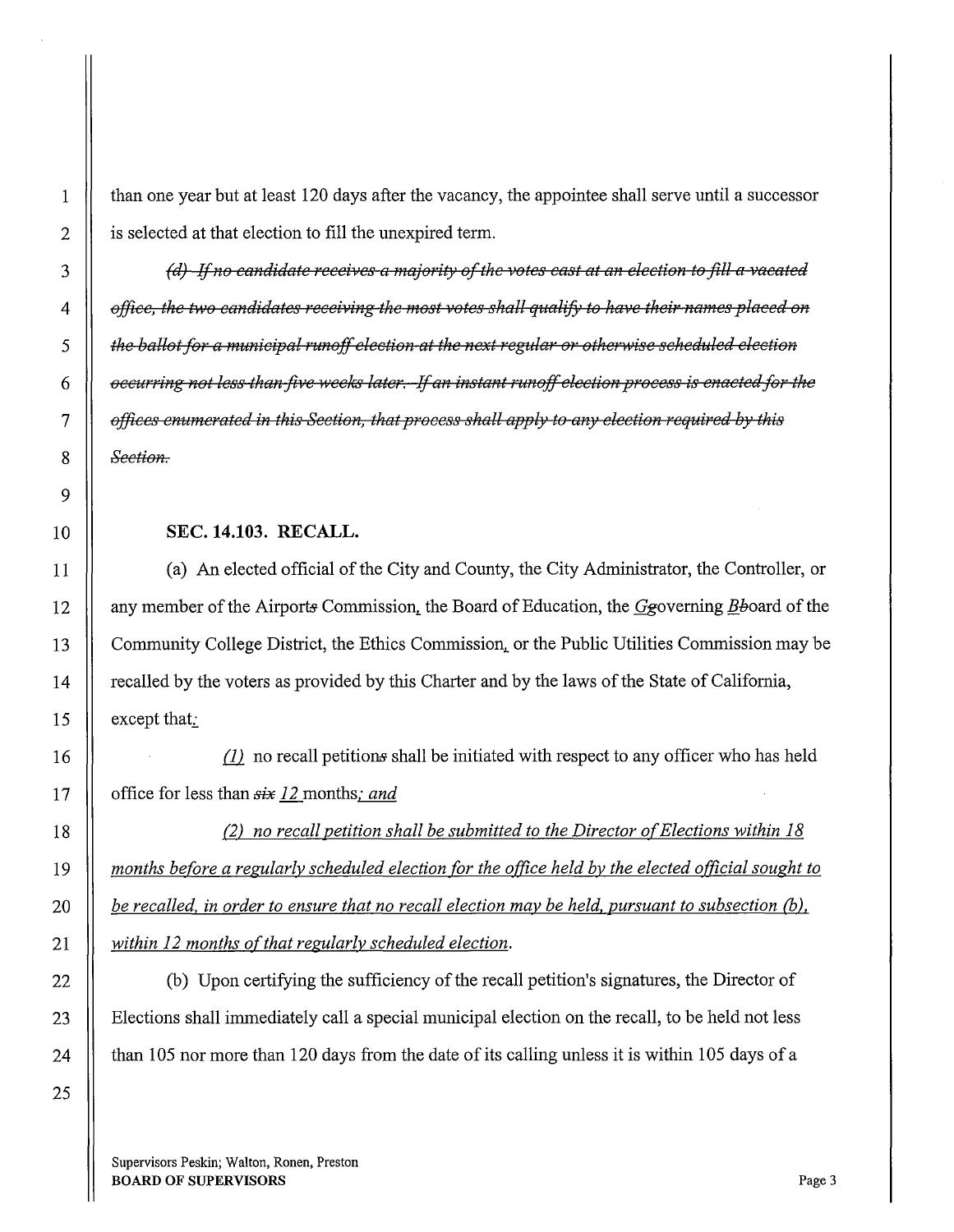1 general municipal or statewide election, in which event the recall *election shall be consolidated with shall be submitted at* such general municipal or statewide election. APPROVED AS TO FORM: DAVID CHIU, City Attorney 6 By: *Isl Andrew Shen*  ANDREW SHEN 7 Deputy City Attorney n:\legana\as202l\2200262\01579418.docx